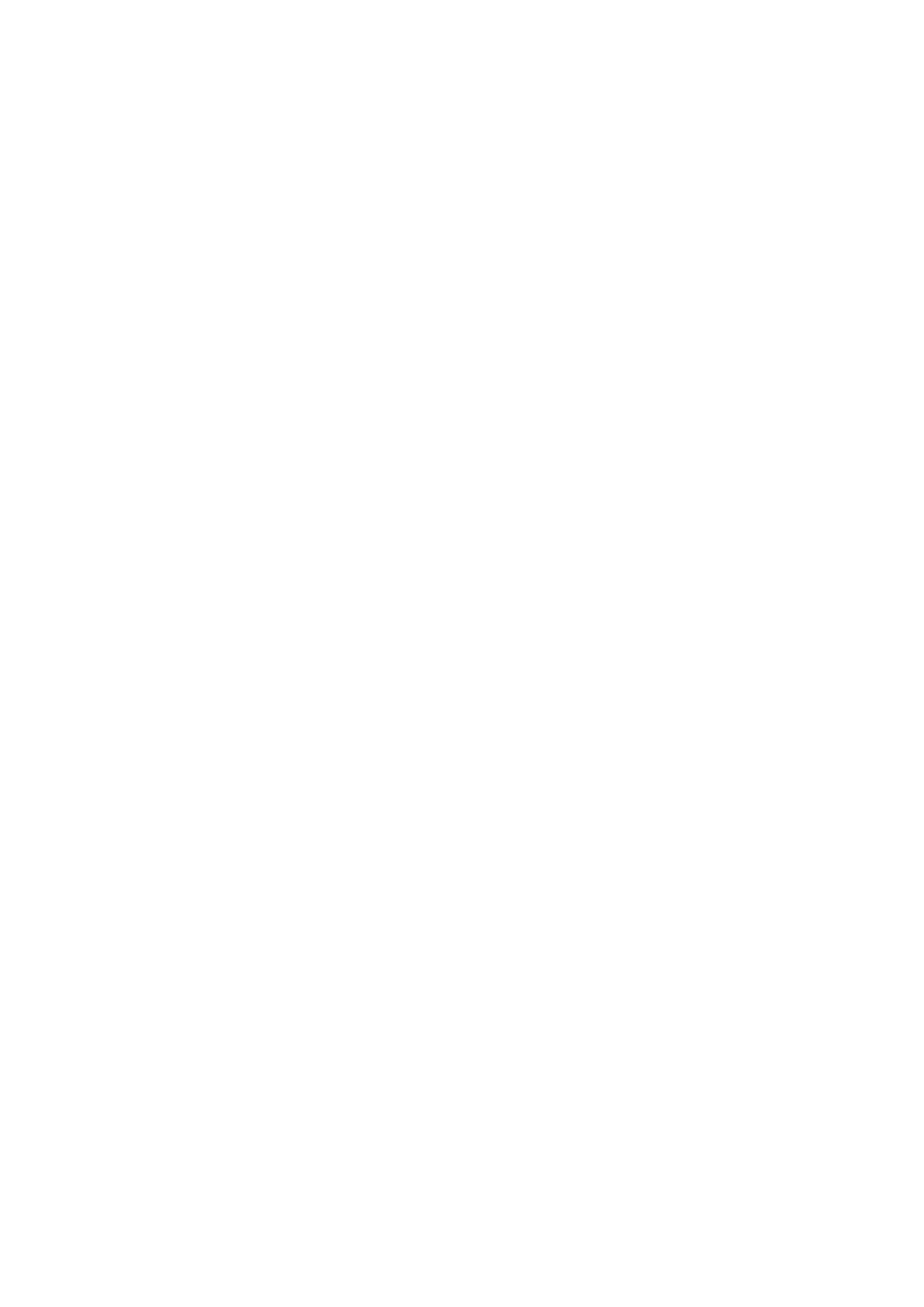

# **Planning and Development (Loose**‑**fill Asbestos Insulation Eradication) Amendment Regulation 2014 (No 1)**

**Subordinate Law SL2014-35** 

made under the **[Planning and Development Act 2007](http://www.legislation.act.gov.au/a/2007-24)**

## **Contents**

|   |                     | Page |
|---|---------------------|------|
|   | Name of regulation  |      |
|   | Commencement        |      |
| 3 | Legislation amended |      |
| 4 | New division 5.8.1  |      |
|   |                     |      |

J2014-591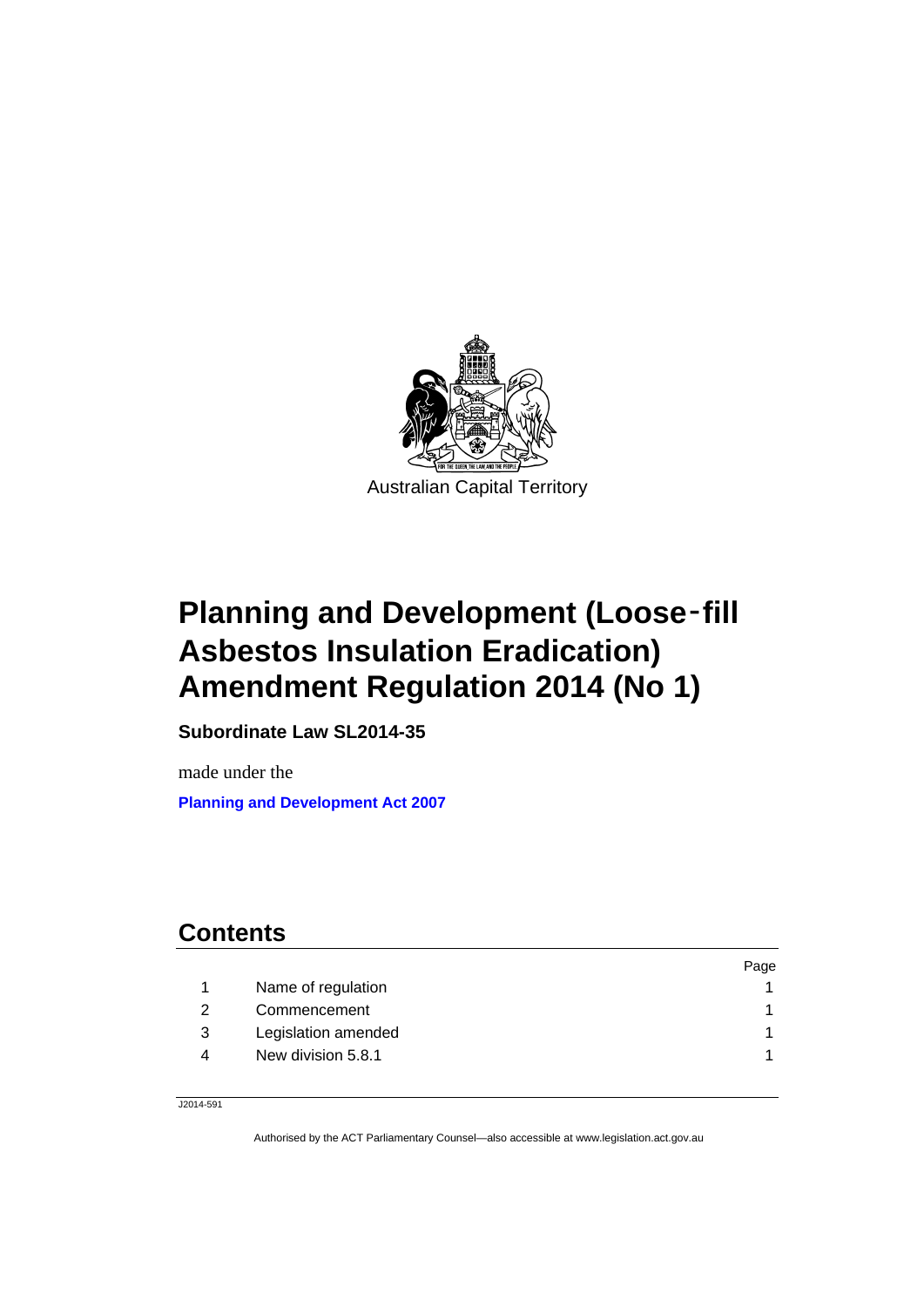#### **Contents**

| . .<br>×<br>۰. |  |
|----------------|--|

| 5  | Section 210 (1)             | $\mathcal{P}$ |
|----|-----------------------------|---------------|
| 6  | Section 211 (1)             | $\mathcal{P}$ |
|    | New division 5.8.2          | 2             |
| 8  | New schedule 2A             | 9             |
| 9  | Dictionary, note 3          | 14            |
| 10 | Dictionary, new definitions | 14            |

contents 2 Planning and Development (Loose‑fill Asbestos Insulation Eradication) Amendment Regulation 2014 (No 1)

SL2014-35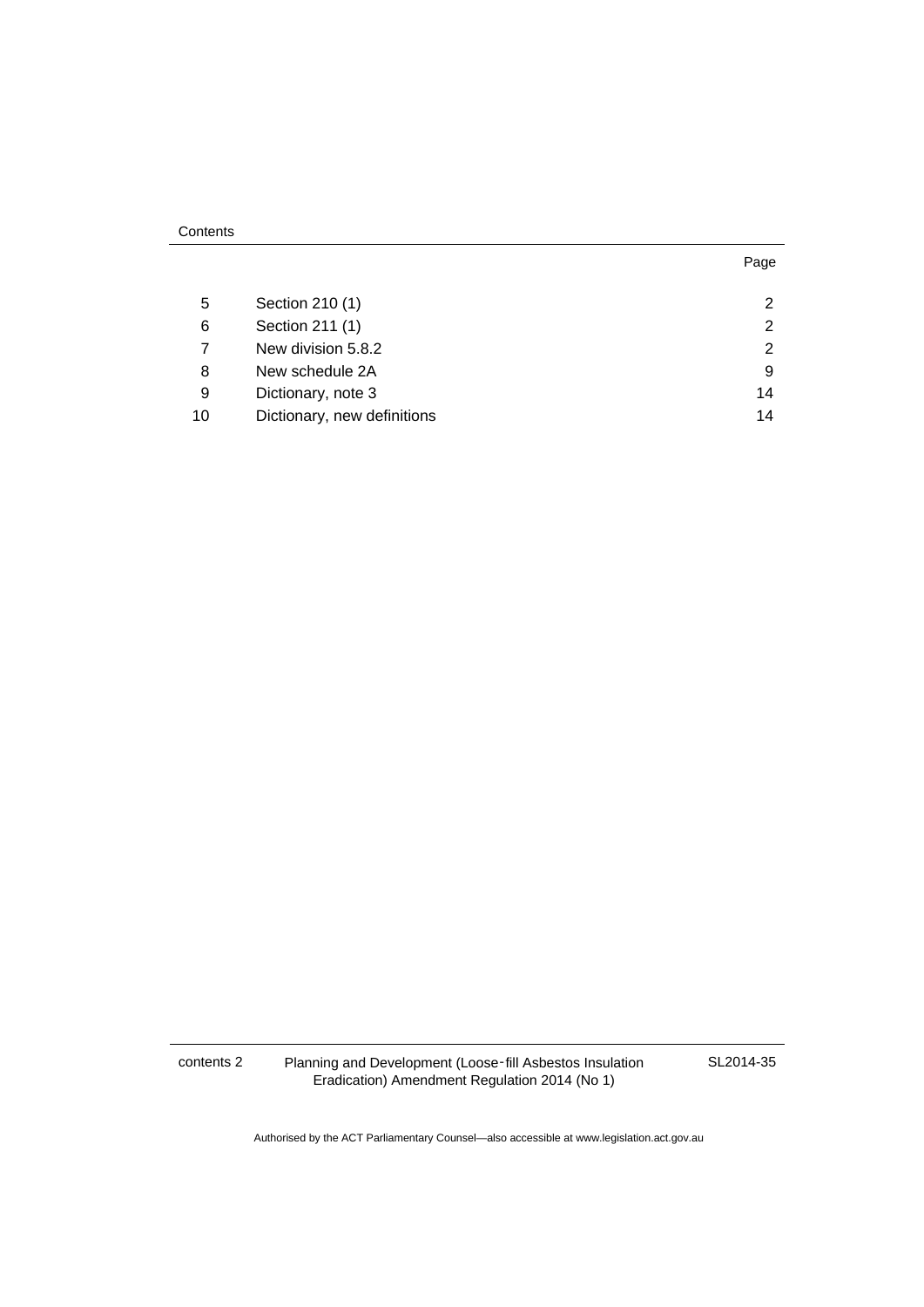<span id="page-4-2"></span><span id="page-4-1"></span><span id="page-4-0"></span>

|                  |     | <b>Name of regulation</b>                                                                                                                                    |
|------------------|-----|--------------------------------------------------------------------------------------------------------------------------------------------------------------|
|                  |     | This regulation is the Planning and Development (Loose fill<br><i>Insulation</i><br>Amendment<br>Ashestos<br><i>Eradication</i> )<br>Regulation 2014 (No 1). |
| $\overline{2}$   |     | <b>Commencement</b>                                                                                                                                          |
|                  |     | This regulation commences on the day after its notification day.                                                                                             |
|                  |     | <b>Note</b><br>The naming and commencement provisions automatically commence on<br>the notification day (see Legislation Act, $s$ 75 (1)).                   |
| $\overline{3}$   |     | <b>Legislation amended</b>                                                                                                                                   |
|                  |     | regulation amends the<br>Planning and<br><b>This</b><br>Development<br><b>Regulation 2008.</b>                                                               |
| $\boldsymbol{4}$ |     | <b>New division 5.8.1</b>                                                                                                                                    |
|                  |     | insert                                                                                                                                                       |
|                  |     | Division 5.8.1<br>Payment of amount on surrender or<br>termination of leases-certain leases                                                                  |
| 209              |     | <b>Application-div 5.8.1</b>                                                                                                                                 |
|                  | (1) | This division applies to the following leases:                                                                                                               |
|                  |     | a residential lease granted for not more than 3 residential<br>(a)<br>dwellings;                                                                             |

<span id="page-4-3"></span>(b) a lease granted to a community organisation;

*Note Community organisation*—see the [Act,](http://www.legislation.act.gov.au/a/2007-24/default.asp) dictionary.

SL2014-35

Planning and Development (Loose-fill Asbestos Insulation Eradication) Amendment Regulation 2014 (No 1)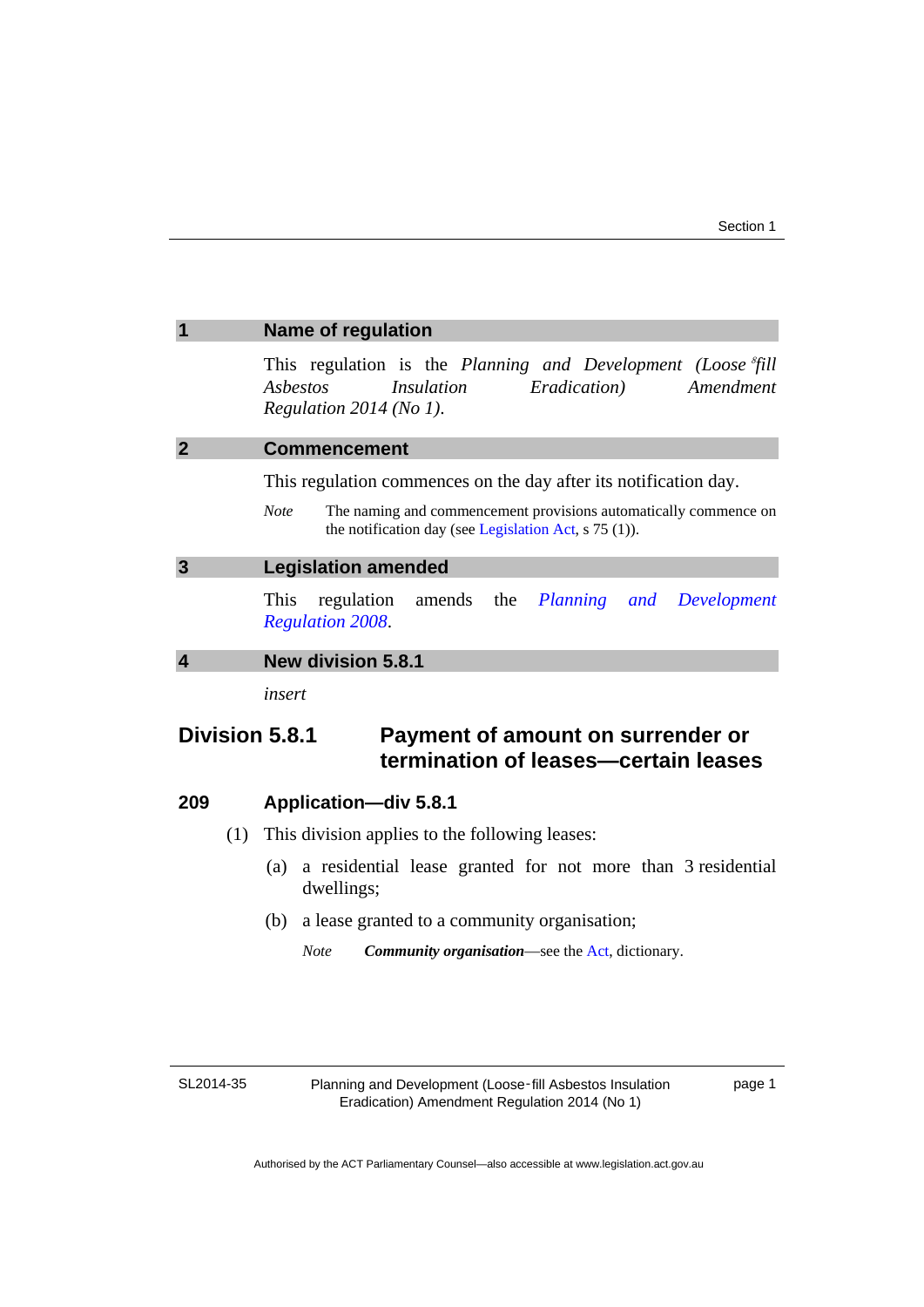(c) a lease terminated for breach of a building and development provision.

*Note Building and development provision*, in relation to a lease see the [Act,](http://www.legislation.act.gov.au/a/2007-24/default.asp) s 234.

- (2) However, this division does not apply to a lease surrendered under the buyback program.
	- *Note* Leases surrendered under the buyback program are dealt with in div 5.8.2.
- (3) In this section:

*buyback program*—see section 213.

<span id="page-5-1"></span><span id="page-5-0"></span>

| 5 | <b>Section 210 (1)</b>    |
|---|---------------------------|
|   | omit                      |
| 6 | <b>Section 211 (1)</b>    |
|   | omit                      |
|   | <b>New division 5.8.2</b> |
|   | insert                    |

## <span id="page-5-2"></span>**Division 5.8.2 Payment of amount on surrender of leases—loose-fill asbestos insulation eradication buyback program**

#### **212 Meaning of** *affected lease* **and** *affected residential premises*

(1) In this Act:

*affected lease* means a lease of land on which there are improvements including affected residential premises.

page 2 Planning and Development (Loose-fill Asbestos Insulation Eradication) Amendment Regulation 2014 (No 1)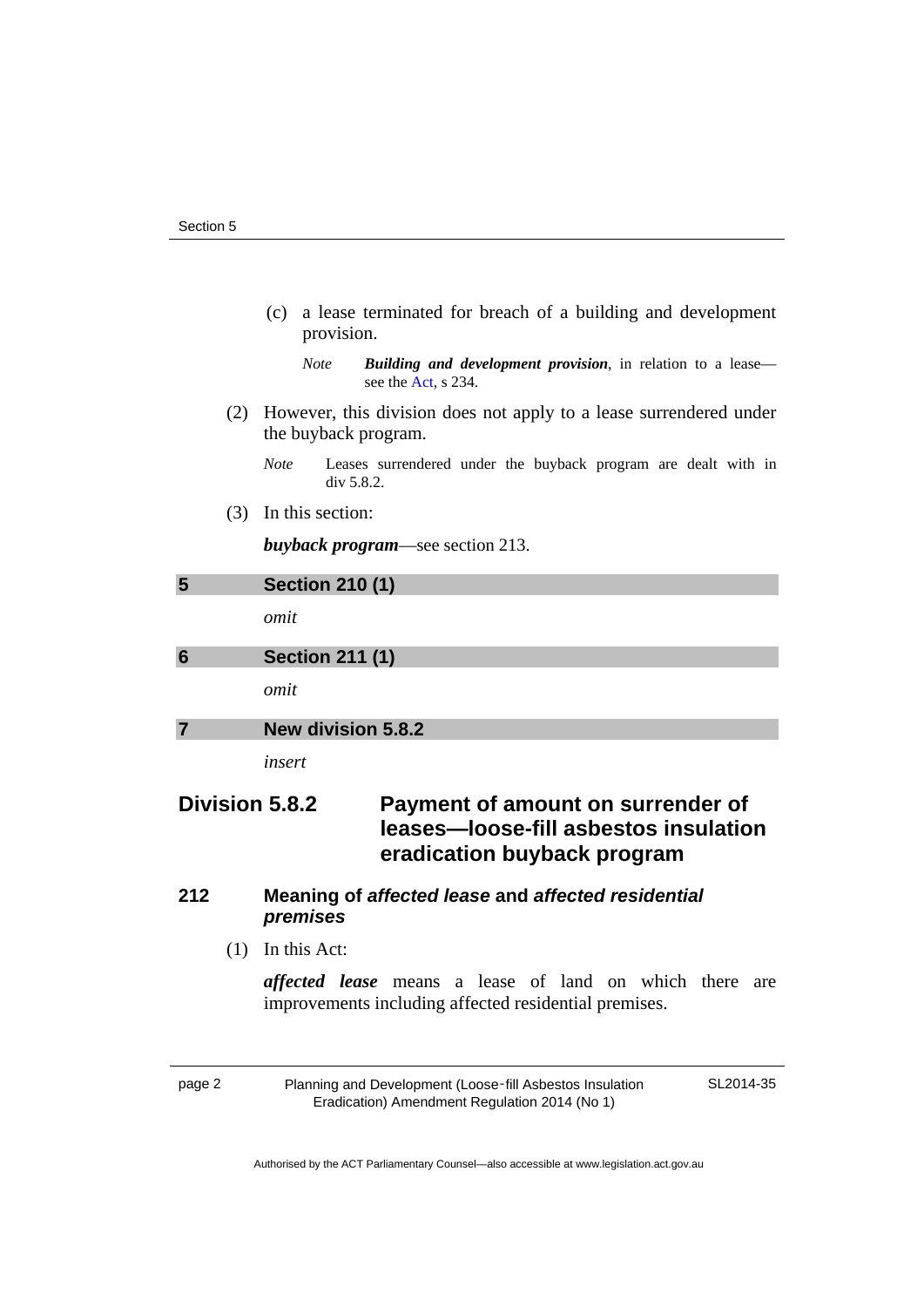*affected residential premises* means residential premises that contain, or have contained, loose-fill asbestos insulation.

(2) In this section:

*residential premises* means premises, or a part of premises, that are a class 1 or class 2 building.

#### **213 Meaning of** *buyback program*

In this Act:

*buyback program* means the program—

- (a) involving the surrender of affected leases; and
- (b) for which funding was appropriated under the *[Appropriation](http://www.legislation.act.gov.au/a/2014-61/default.asp)  [\(Loose-fill Asbestos Insulation Eradication\) Act 2014-2015](http://www.legislation.act.gov.au/a/2014-61/default.asp)*.

#### **214 Meaning of** *buyback program valuation procedure*

In this Act:

*buyback program valuation procedure* means the procedure set out in schedule 2A.

#### **215 Payment amount—contract entered on or before 18 February 2014—Act, s 300 (2)**

- (1) This section applies if—
	- (a) a lessee entered into a contract for sale to purchase land comprised in an affected lease on or before 18 February 2014; and
	- (b) the contract was completed on or before 28 October 2014; and
	- (c) the lessee surrenders the affected lease under the buyback program.

SL2014-35

Planning and Development (Loose‑fill Asbestos Insulation Eradication) Amendment Regulation 2014 (No 1)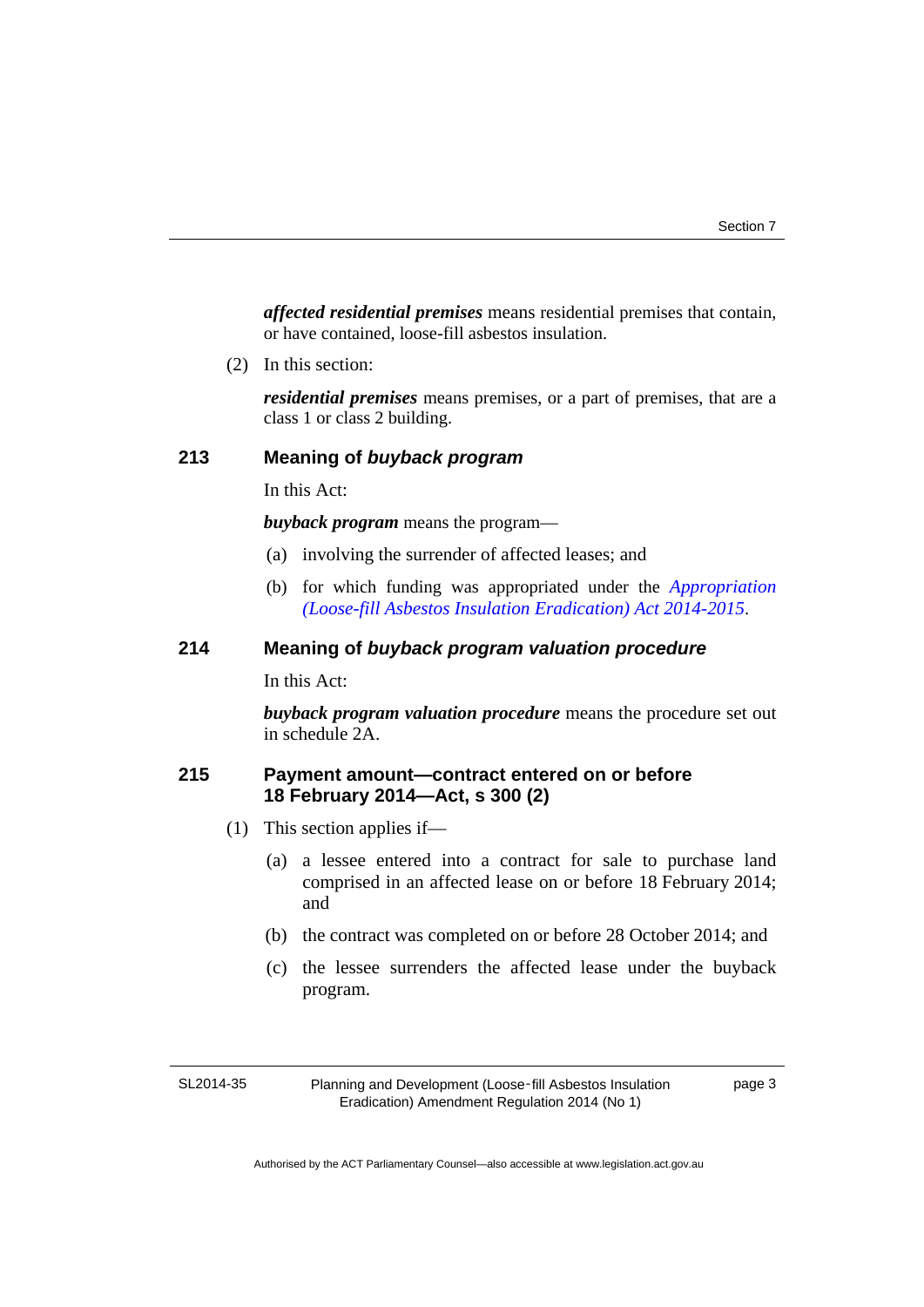- (2) The prescribed amount is the greater of the following amounts:
	- (a) the amount payable to the lessee for the surrender under the buyback program valuation procedure;
	- (b) the amount payable to the lessee under the [Act](http://www.legislation.act.gov.au/a/2007-24/default.asp), section 291 (Authority to pay for certain improvements).
		- *Note* The [Act,](http://www.legislation.act.gov.au/a/2007-24/default.asp) s 291 applies to a surrendered lease as if the lease had expired on the day the lease was surrendered (see [Act,](http://www.legislation.act.gov.au/a/2007-24/default.asp) s 293).

### **216 Payment amount—contract entered after 18 February 2014 and completed on or before 28 October 2014—Act, s 300 (2)**

- (1) This section applies if—
	- (a) a lessee entered into a contract for sale of land comprised in an affected lease after 18 February 2014; and
	- (b) the contract for sale was completed on or before 28 October 2014; and
	- (c) the lessee surrenders the affected lease under the buyback program.
- (2) The prescribed amount is the greater of the following amounts:
	- (a) the amount of the purchase price set out in the contract for sale;
	- (b) the amount payable to the lessee under the [Act](http://www.legislation.act.gov.au/a/2007-24/default.asp), section 291 (Authority to pay for certain improvements).
		- *Note* The [Act,](http://www.legislation.act.gov.au/a/2007-24/default.asp) s 291 applies to a surrendered lease as if the lease had expired on the day the lease was surrendered (see [Act,](http://www.legislation.act.gov.au/a/2007-24/default.asp) s 293).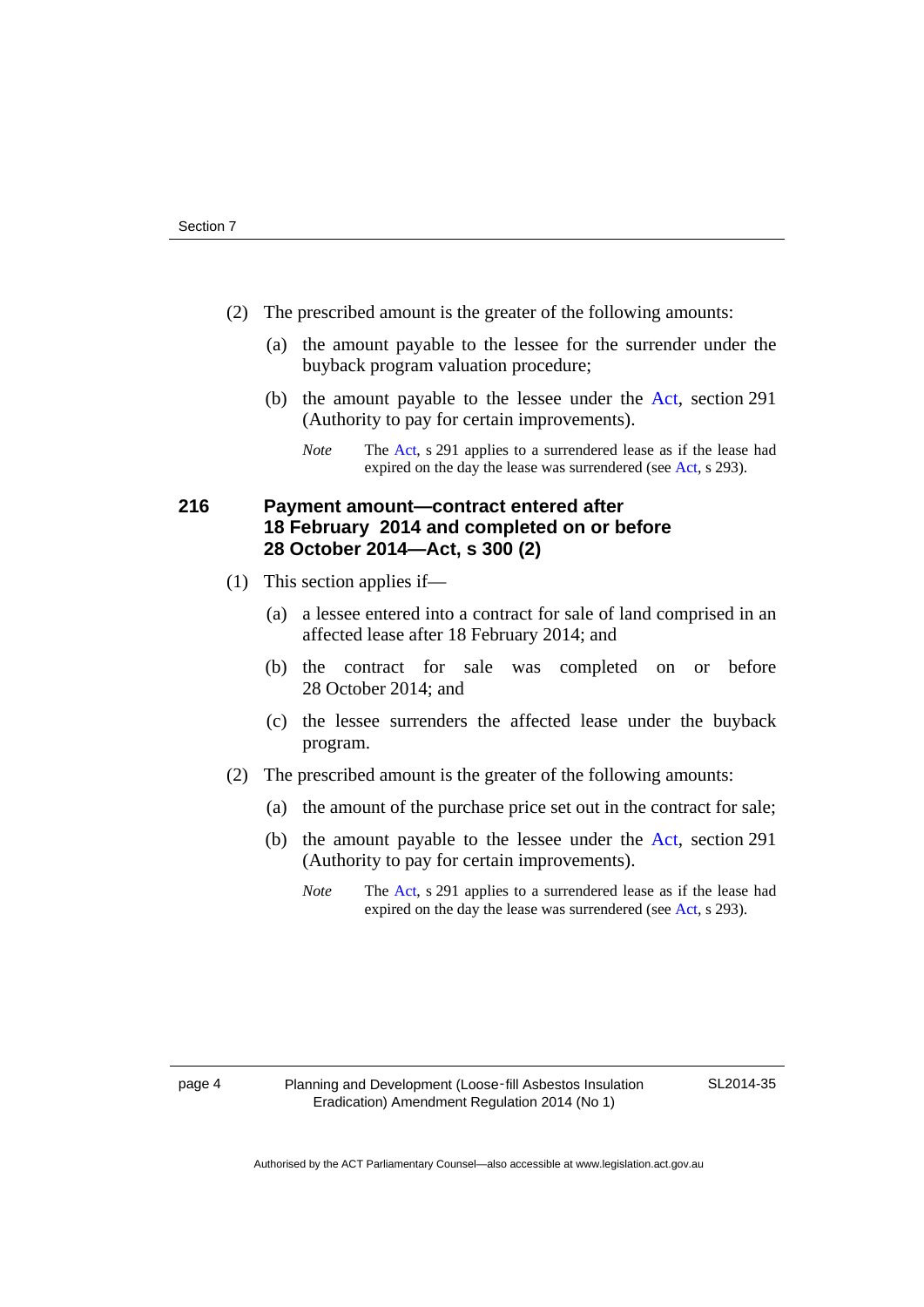- (3) However, subsection (4) applies if—
	- (a) a lessee makes a submission to the planning and land authority before surrendering the affected lease, stating that the lessee undertook improvements to the land after the day the contract for sale was completed and on or before 28 October 2014 (the *after-purchase improvements*); and
	- (b) the planning and land authority is satisfied that the after-purchase improvements have had a significant effect on the value of the affected lease including improvements.
- (4) The prescribed amount is the greater of the following amounts:
	- (a) the amount of the purchase price set out in the contract for sale, plus the value of the after-purchase improvements;
	- (b) the amount payable to the lessee under the [Act,](http://www.legislation.act.gov.au/a/2007-24/default.asp) section 291.

#### **217 Payment amount—contract entered after 18 February 2014 and completed after 28 October 2014— Act, s 300 (2)**

- (1) This section applies if—
	- (a) a lessee entered into a contract for sale of land comprised in an affected lease after 18 February 2014 but before 28 October 2014; and
	- (b) the contract for sale was completed after 28 October 2014; and
	- (c) the lessee surrenders the affected lease under the buyback program.
- (2) The prescribed amount is the greater of the following amounts:
	- (a) the amount of the purchase price set out in the contract for sale;

SL2014-35

Planning and Development (Loose‑fill Asbestos Insulation Eradication) Amendment Regulation 2014 (No 1)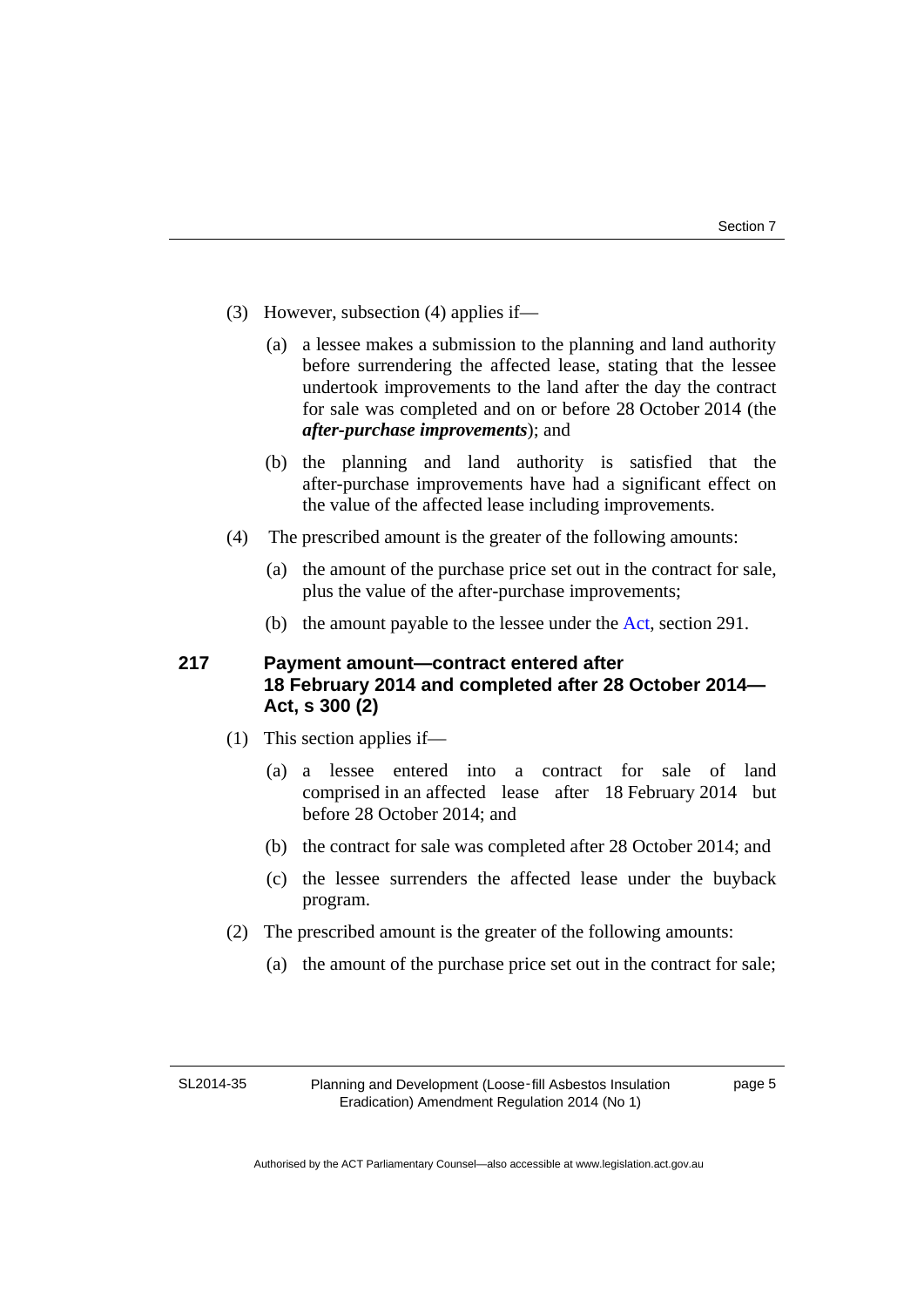- (b) the amount payable to the lessee under the [Act](http://www.legislation.act.gov.au/a/2007-24/default.asp), section 291 (Authority to pay for certain improvements).
	- *Note* The [Act,](http://www.legislation.act.gov.au/a/2007-24/default.asp) s 291 applies to a surrendered lease as if the lease had expired on the day the lease was surrendered (see [Act,](http://www.legislation.act.gov.au/a/2007-24/default.asp) s 293).

### **218 Payment amount—lease acquired before 18 February 2014 other than by contract—Act, s 300 (2)**

- (1) This section applies if a lessee—
	- (a) on or before 18 February 2014, acquired an interest in land comprised in an affected lease other than by entering into a contract for sale; and
	- (b) surrenders the affected lease under the buyback program.
- (2) The prescribed amount is the greater of the following amounts:
	- (a) the amount payable to the lessee for the surrender under the buyback program valuation procedure;
	- (b) the amount payable to the lessee under the [Act](http://www.legislation.act.gov.au/a/2007-24/default.asp), section 291 (Authority to pay for certain improvements).
		- *Note* The [Act,](http://www.legislation.act.gov.au/a/2007-24/default.asp) s 291 applies to a surrendered lease as if the lease had expired on the day the lease was surrendered (see [Act,](http://www.legislation.act.gov.au/a/2007-24/default.asp) s 293).

### **219 Payment amount—lease acquired after 18 February 2014 other than by contract, and transferor acquired lease before 18 February 2014—Act, s 300 (2)**

- (1) This section applies if—
	- (a) a person (the *transferor*) acquired an interest in land comprised in an affected lease on or before 18 February 2014; and
	- (b) after 18 February 2014, a lessee acquired from the transferor an interest in the land other than by entering into a contract for sale; and

page 6 Planning and Development (Loose-fill Asbestos Insulation Eradication) Amendment Regulation 2014 (No 1)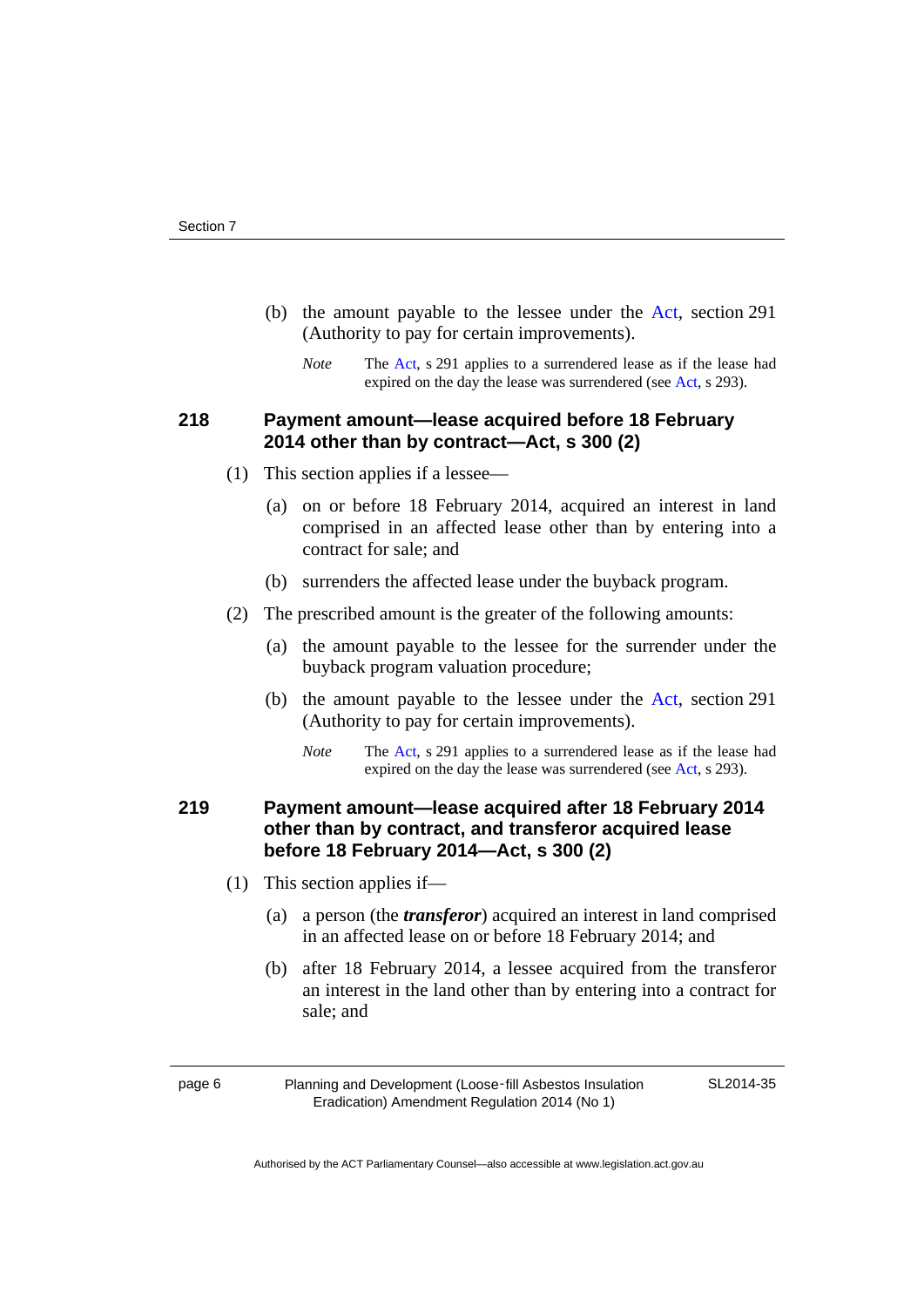- (c) the lessee surrenders the affected lease under the buyback program.
- (2) The prescribed amount is the greater of the following amounts:
	- (a) the amount payable to the lessee for the surrender under the buyback program valuation procedure;
	- (b) the amount payable to the lessee under the [Act](http://www.legislation.act.gov.au/a/2007-24/default.asp), section 291 (Authority to pay for certain improvements).

### **219A Payment amount—lease acquired after 18 February 2014 other than by contract, and transferor acquired lease after 18 February 2014—Act, s 300 (2)**

- (1) This section applies if—
	- (a) a person (the *transferor*) entered into a contract for sale of land comprised in the affected lease after 18 February 2014 but before 28 October 2014; and
	- (b) after 18 February 2014, a lessee acquired from the transferor an interest in the land other than by entering into a contract for sale; and
	- (c) the lessee surrenders the affected lease under the buyback program.
- (2) The prescribed amount is the greater of the following amounts:
	- (a) the amount of the purchase price set out in the contract for sale;
	- (b) the amount payable to the lessee under the [Act](http://www.legislation.act.gov.au/a/2007-24/default.asp), section 291 (Authority to pay for certain improvements).
		- *Note* The [Act,](http://www.legislation.act.gov.au/a/2007-24/default.asp) s 291 applies to a surrendered lease as if the lease had expired on the day the lease was surrendered (see [Act,](http://www.legislation.act.gov.au/a/2007-24/default.asp) s 293).

SL2014-35

Planning and Development (Loose‑fill Asbestos Insulation Eradication) Amendment Regulation 2014 (No 1)

page 7

*Note* The [Act,](http://www.legislation.act.gov.au/a/2007-24/default.asp) s 291 applies to a surrendered lease as if the lease had expired on the day the lease was surrendered (see [Act,](http://www.legislation.act.gov.au/a/2007-24/default.asp) s 293).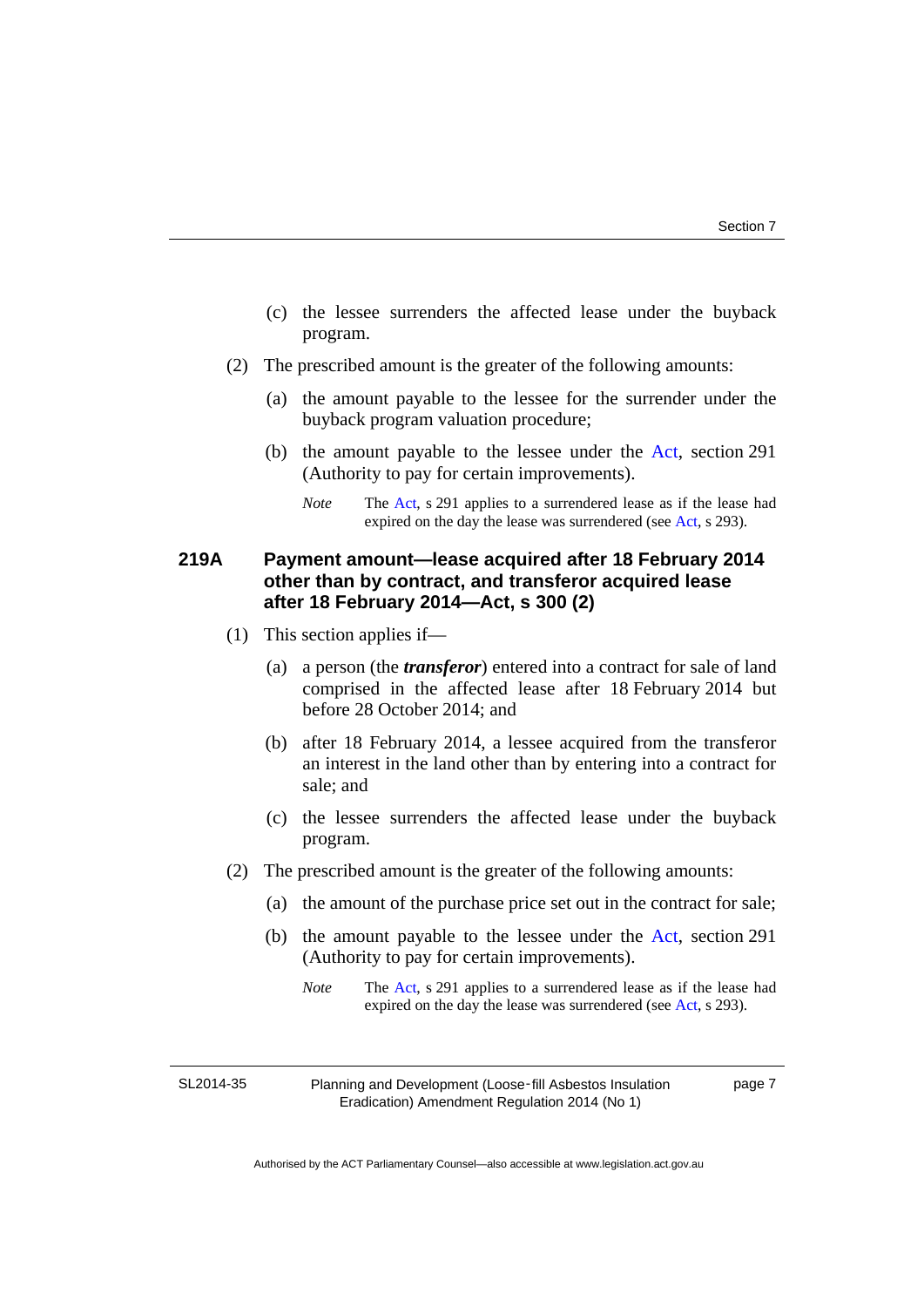- (3) However, subsection (4) applies if—
	- (a) a lessee makes a submission to the planning and land authority before surrendering the affected lease, stating that the transferor or lessee undertook improvements to the land after the day the transferor completed the contract for sale and on or before 28 October 2014 (the *after-purchase improvements*); and
	- (b) the planning and land authority is satisfied that the after-purchase improvements have had a significant effect on the value of the affected lease including improvements.
- (4) The prescribed amount is the greater of the following amounts:
	- (a) the amount of the purchase price set out in the contract for sale, plus the value of the after-purchase improvements;
	- (b) the amount payable to the lessee under the [Act,](http://www.legislation.act.gov.au/a/2007-24/default.asp) section 291.

#### **219B Limitation on payment amount—buyback program—Act, s 300 (3)**

The planning and land authority may pay an amount mentioned in section 215 to section 219A only if all outstanding amounts payable to the Territory in relation to the lease (including rates, land tax, stamp duty and land rent) have been paid.

#### **219C Payment amount under this division includes payment for improvements**

An amount paid to a lessee under any of the following provisions is taken to include any payment the planning and land authority may be liable to pay to the lessee under the [Act,](http://www.legislation.act.gov.au/a/2007-24/default.asp) section 291 (Authority to pay for certain improvements) in relation to the surrender:

- (a) section 215 (2) (a);
- (b) section 216 (2) (a), (3) (a);

page 8 Planning and Development (Loose-fill Asbestos Insulation Eradication) Amendment Regulation 2014 (No 1)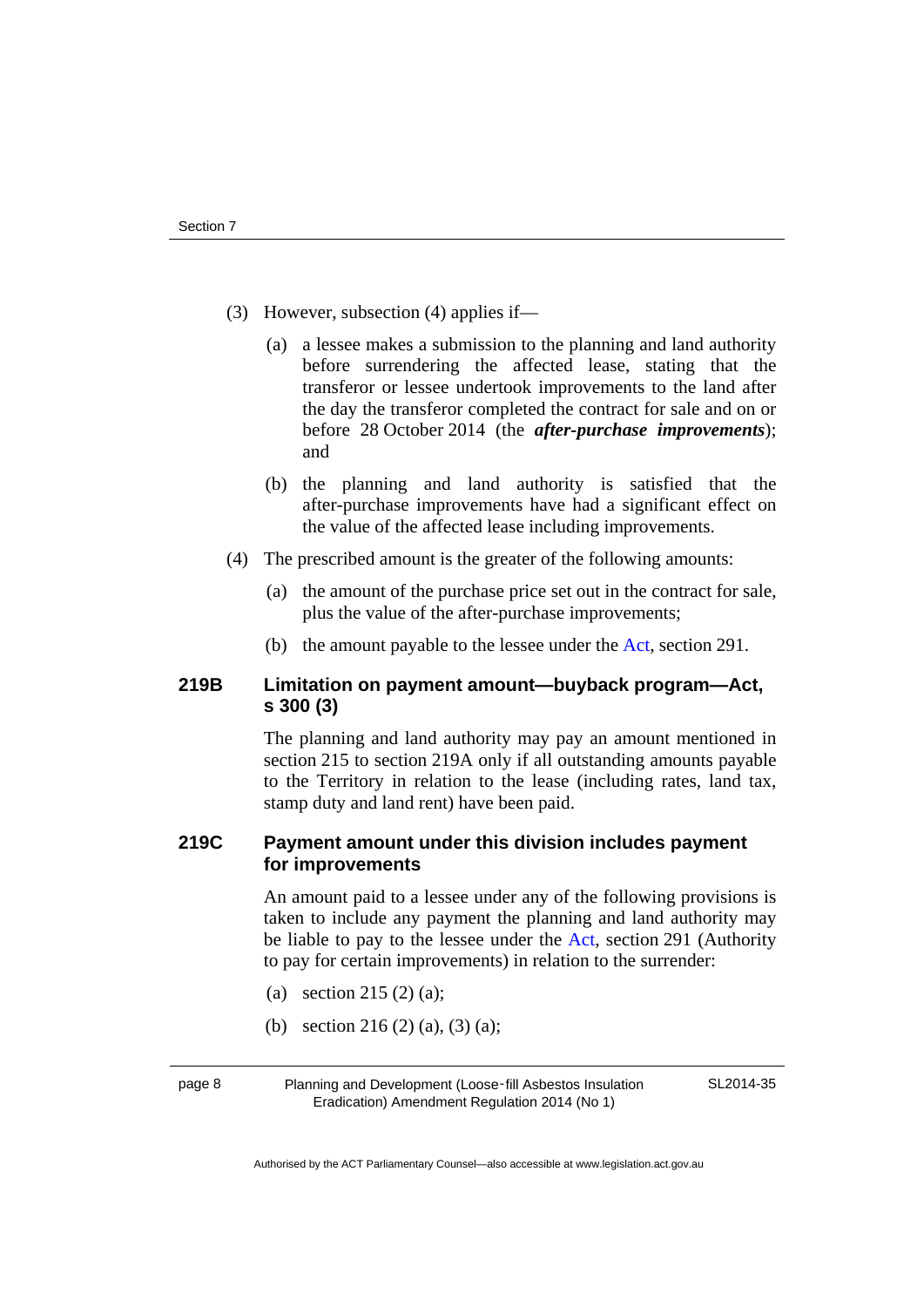- (c) section 217 (2) (a);
- (d) section 218 (2) (a);
- (e) section 219 (2) (a);
- (f) section 219A (2) (a), (3) (a).

#### <span id="page-12-0"></span>**8 New schedule 2A**

*insert* 

# **Schedule 2A Buyback program valuation procedure**

(see s 214)

#### **2A.1 Definitions—sch 2A**

In this schedule:

*Asbestos Response Taskforce* means the Asbestos Response Taskforce established by the ACT government in June 2014.

*assessment day* means 28 October 2014.

*reasonable value*, of an affected lease, means the value of the lease, including the improvements, assuming that the lease, including the improvements, were offered for sale on the open market on the assessment day on the reasonable terms and conditions that a genuine seller might require.

*Note Affected lease*—see s 212.

SL2014-35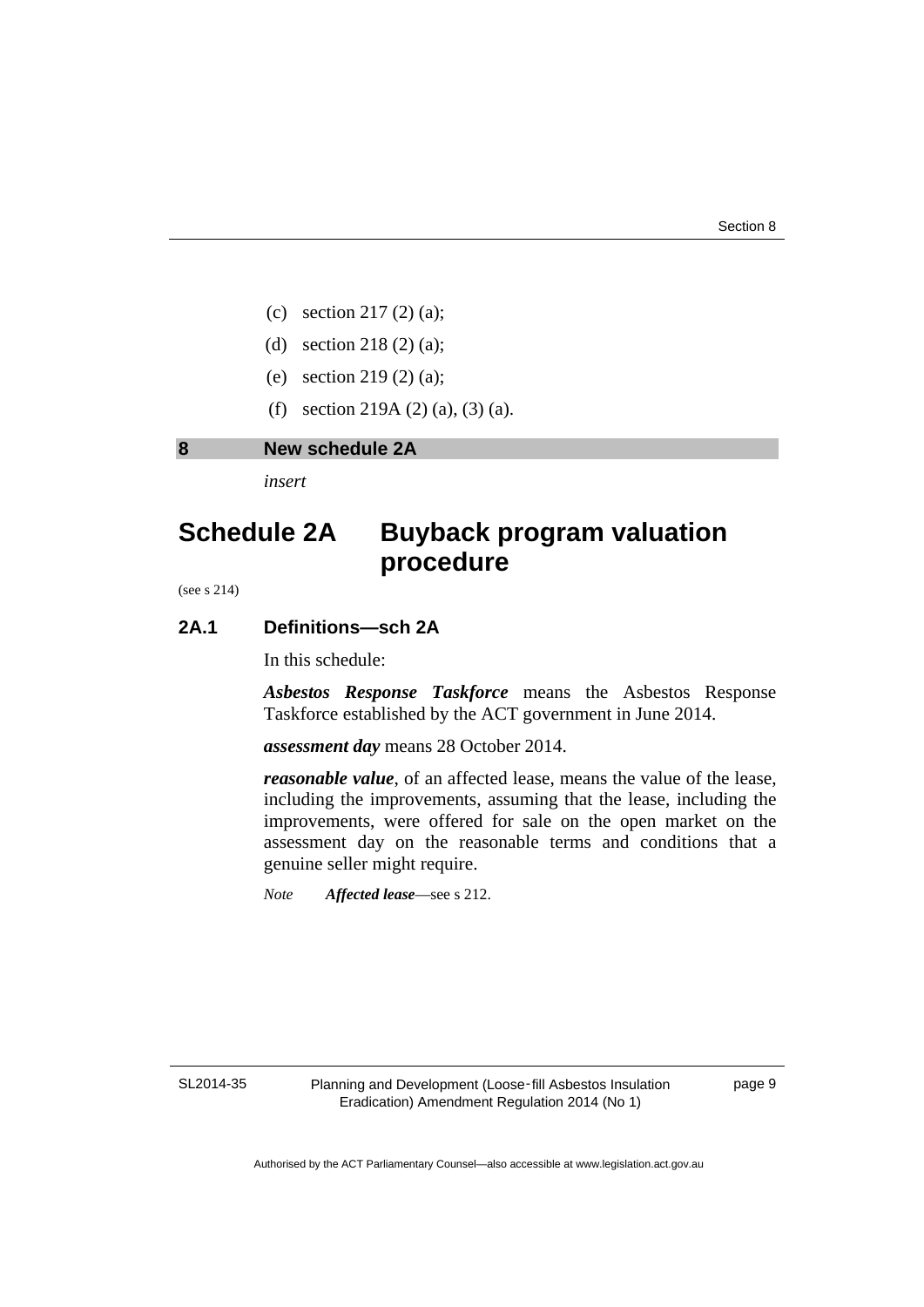#### **2A.2 Valuation as at assessment day, not including asbestos etc**

- (1) Two valuations of the reasonable value of an affected lease must be carried out.
- (2) The affected lease, including the improvements, must be valued as at the assessment day.
- (3) A valuation must not have regard to—
	- (a) the presence of loose-fill asbestos insulation at the affected residential premises on the affected lease; or
	- (b) minor maintenance work needing to be carried out on the affected residential premises on the affected lease as at the assessment day; or
	- (c) minor maintenance work or cosmetic improvements carried out on the affected residential premises on the affected lease after the assessment day.

#### **2A.3 Accredited valuers to carry out valuation**

- (1) Each valuation of the reasonable value of an affected lease must be carried out by a valuer who is—
	- (a) an accredited valuer; and
	- (b) independent of the other valuer carrying out a valuation of the affected lease; and
	- (c) independent of the territory and the lessee.
- (2) Each valuer must be selected by the Australian Property Institute Incorporated (ABN 49 007 505 866).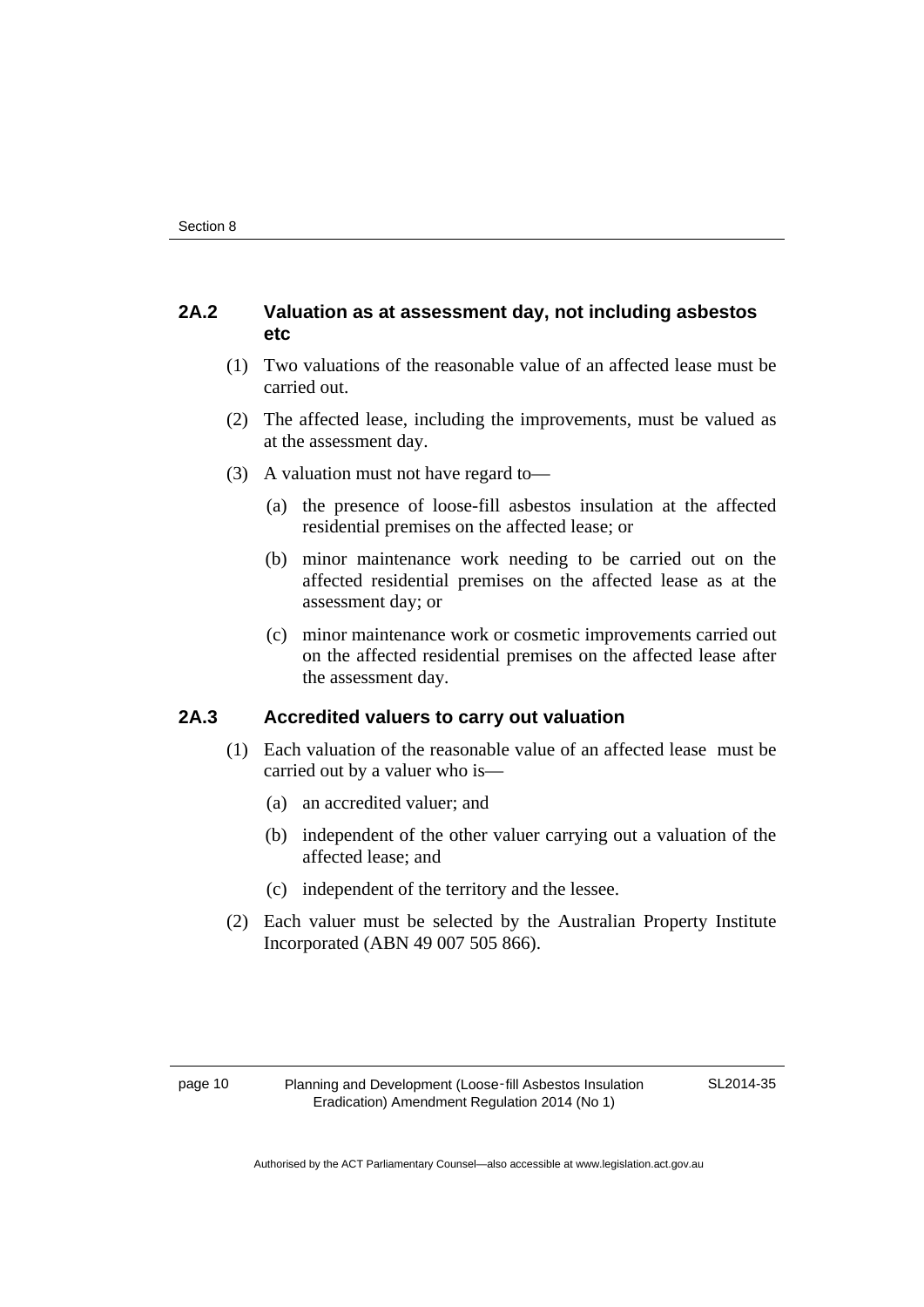#### **2A.4 Valuation to be given to lessee and Asbestos Response Taskforce**

A valuer who carries out a valuation of the reasonable value of an affected lease must give a copy of the valuation to—

- (a) the lessee of the affected lease; and
- (b) the Asbestos Response Taskforce.

#### **2A.5 Presidential determination—request by Asbestos Response Taskforce**

- (1) This section applies if the Asbestos Response Taskforce is given 2 valuations of the reasonable value of an affected lease.
- (2) If the difference between the valuations is 10% or more, but less than 10.5%, of the lower valuation, the Asbestos Response Taskforce may ask for a presidential determination of the reasonable value of the affected lease.

*Note Presidential determination*—see s 2A.8.

- (3) In deciding whether to ask for a presidential determination, the Asbestos Response Taskforce must consider—
	- (a) the views of the lessee of the affected lease; and
	- (b) the difference between the valuations; and
	- (c) the cost involved in obtaining a presidential determination.
- (4) If the difference between the valuations is 10.5% or more of the lower valuation, the Asbestos Response Taskforce must ask for a presidential determination of the reasonable value of the affected lease.
- (5) If the Asbestos Response Taskforce asks for a presidential determination, the Asbestos Response Taskforce—
	- (a) must tell the lessee; and

SL2014-35 Planning and Development (Loose‑fill Asbestos Insulation Eradication) Amendment Regulation 2014 (No 1) page 11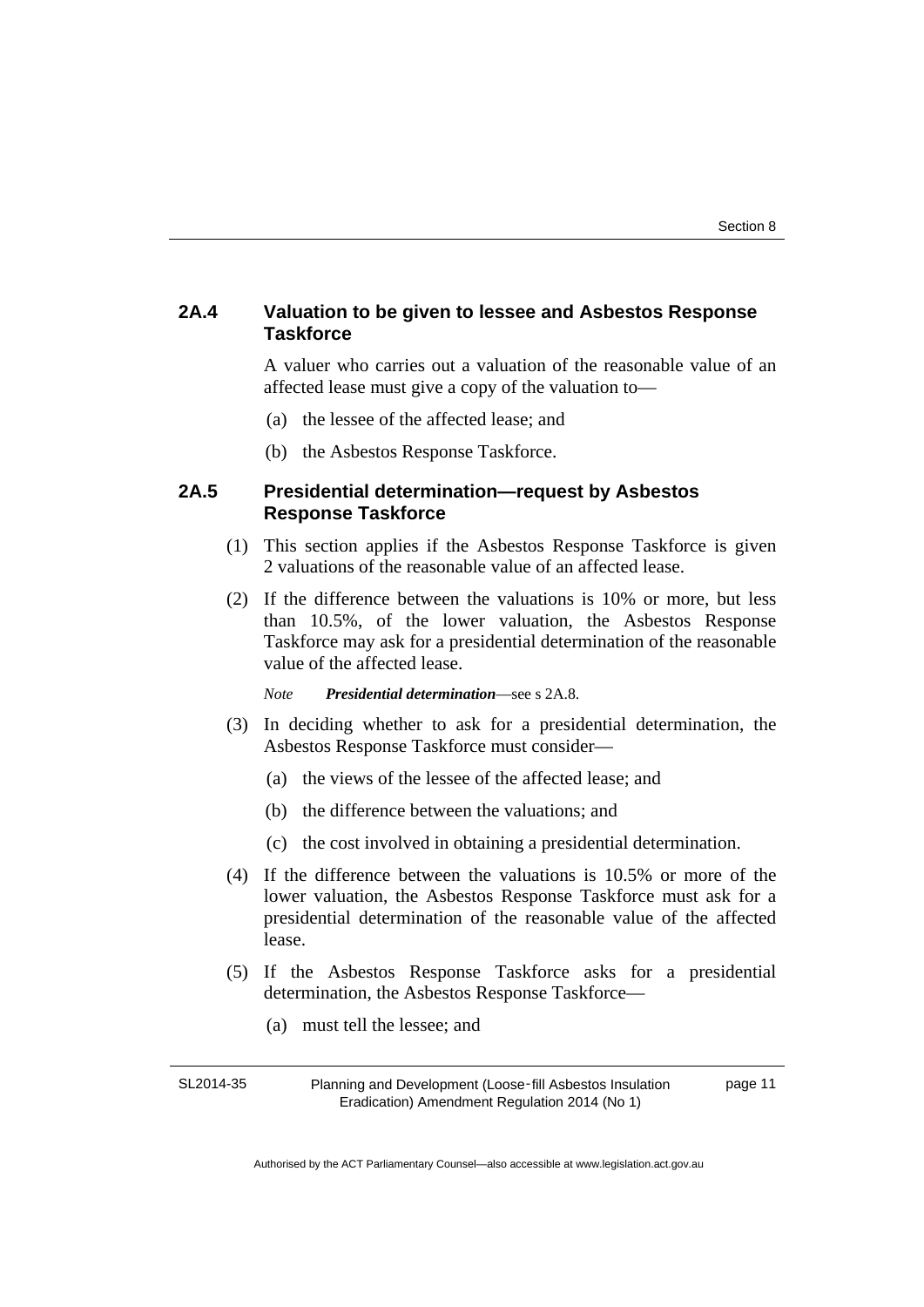(b) is liable for the cost of the determination.

#### **2A.6 Buyback program valuation**

The *buyback program valuation* for an affected lease is worked out as follows:

$$
\tfrac{V1\!+\!V2}{2}
$$

*V1* means the first valuation of the reasonable value of the affected lease.

*V2* means the second valuation of the reasonable value of the affected lease.

#### **2A.7 Presidential determination—request by lessee**

 (1) If a lessee of an affected lease rejects a buyback program valuation for the affected lease, the lessee may ask for a presidential determination of the reasonable value of the affected lease.

*Note Presidential determination*—see s 2A.8.

 (2) If the lessee asks for a presidential determination, the lessee is liable for the cost of the determination.

#### **2A.8 Presidential determination**

- (1) This section applies if the Asbestos Response Taskforce or the lessee asks for a presidential determination of the reasonable value of an affected lease.
- (2) The president of the ACT Division of the Australian Property Institute Incorporated must appoint a valuer (a *presidential valuer)* to carry out a valuation (a *presidential determination*) of the reasonable value of the affected lease.
- (3) The presidential valuer must be—
	- (a) an accredited valuer; and

page 12 Planning and Development (Loose-fill Asbestos Insulation Eradication) Amendment Regulation 2014 (No 1)

SL2014-35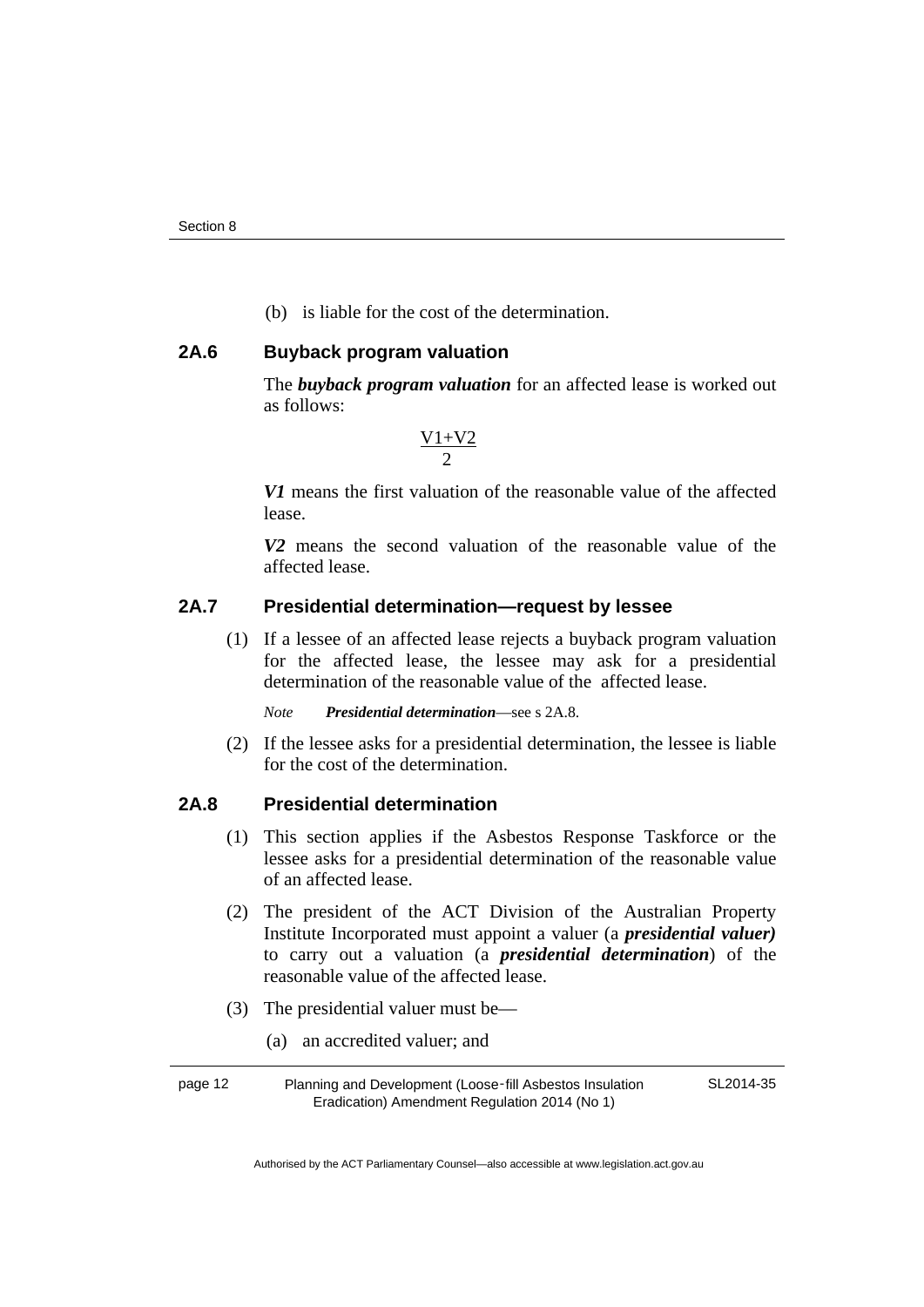- (b) independent of the valuers who carried out the valuations of the affected lease under section 2A.3; and
- (c) independent of the Territory and the lessee.
- (4) The lessee may give any information or material to the presidential valuer that the lessee considers relevant to the valuation—
	- (a) if the Asbestos Response Taskforce asks for the presidential determination—before the presidential valuer starts the presidential determination; or
	- (b) if the lessee asks for the presidential determination—at the time the lessee asks for the presidential determination.
- (5) The presidential valuer must make a presidential determination in the same way as the valuations of the reasonable value of the affected lease were carried out.
- (6) A presidential determination is binding on the lessee and the Asbestos Response Taskforce.

#### **2A.9 Amount payable for surrender of affected lease**

- (1) This section applies if a lessee of an affected lease surrenders the lease under the buyback program.
- (2) The amount payable to the lessee for the surrender of the affected lease is—
	- (a) if a presidential determination is made of the reasonable value of the affected lease—the reasonable value determined by the presidential determination; or
	- (b) in any other case—the buyback program valuation for the affected lease.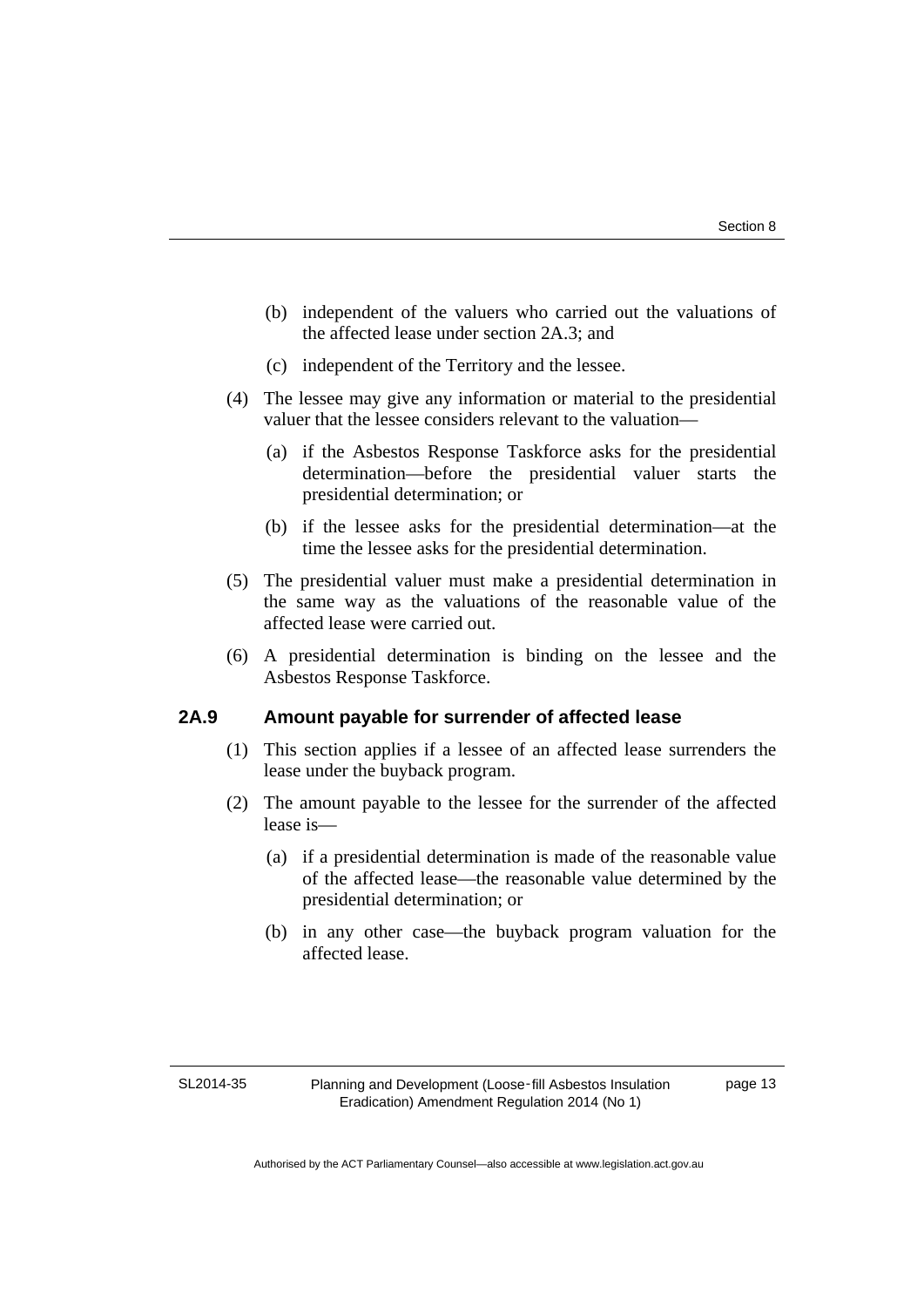<span id="page-17-0"></span>

| Dictionary, note 3 |  |
|--------------------|--|
|                    |  |

*insert* 

accredited valuer

#### <span id="page-17-1"></span>**10 Dictionary, new definitions**

*insert* 

*affected lease*—see section 212.

*affected residential premises*—see section 212.

*Asbestos Response Taskforce*, for schedule 2A (Buyback program valuation procedure)—see schedule 2A, section 2A.1.

*assessment day*, for schedule 2A (Buyback program valuation procedure)—see schedule 2A, section 2A.1.

*buyback program*—see section 213.

*buyback program valuation*, for schedule 2A (Buyback program valuation procedure)—see schedule 2A, section 2A.6.

*buyback program valuation procedure*—see section 214.

*loose-fill asbestos insulation*—see the *[Dangerous Substances](http://www.legislation.act.gov.au/sl/2004-56)  [\(General\) Regulation 2004](http://www.legislation.act.gov.au/sl/2004-56)*, section 338.

*presidential determination*, for schedule 2A (Buyback program valuation procedure)—see schedule 2A, section 2A.8.

*presidential valuer*, for schedule 2A (Buyback program valuation procedure)—see schedule 2A, section 2A.8.

*reasonable value*, of an affected lease, for schedule 2A (Buyback program valuation procedure)—see schedule 2A, section 2A.1.

SL2014-35